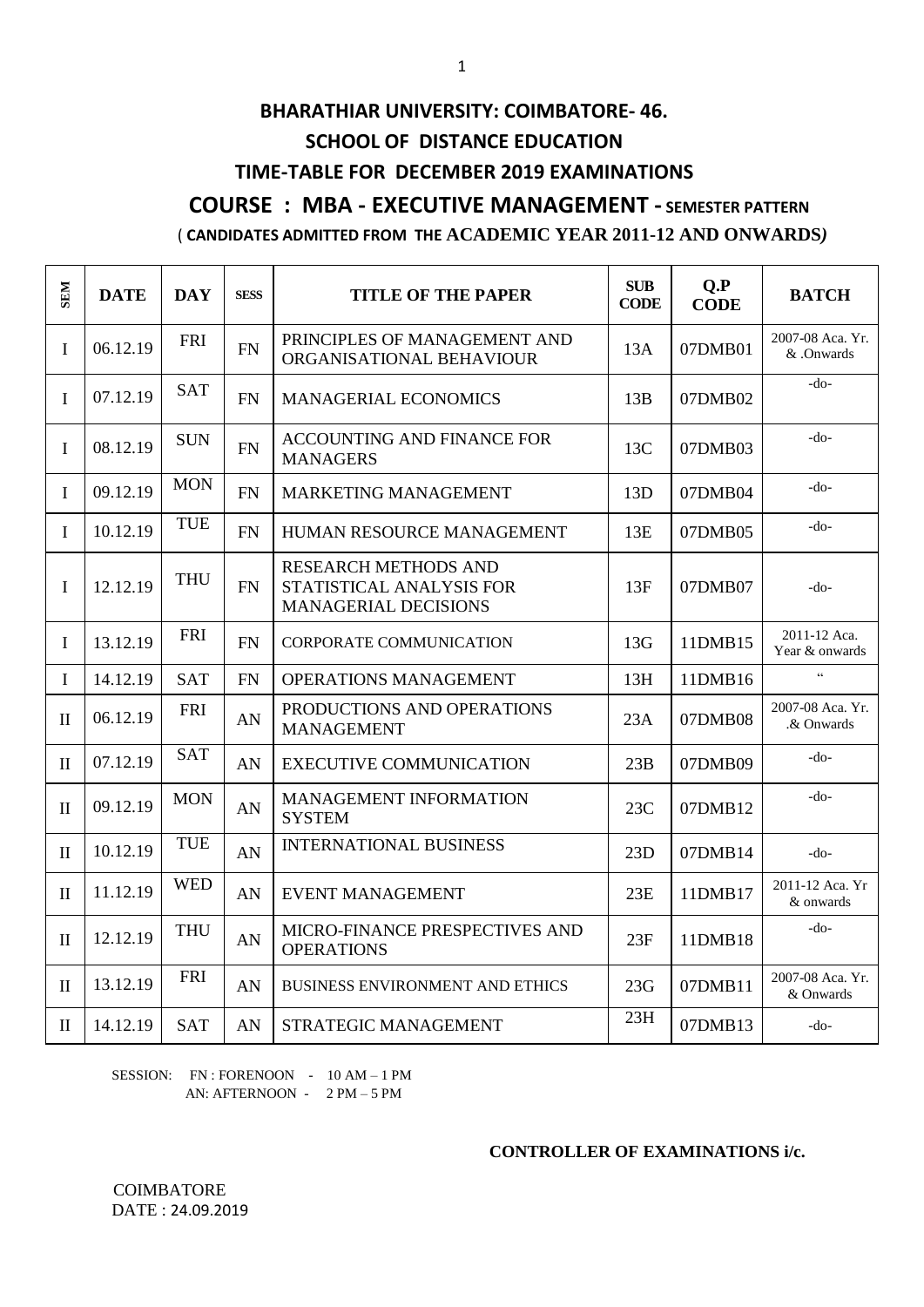## **BHARATHIAR UNIVERSITY: COIMBATORE- 46. SCHOOL OF DISTANCE EDUCATION TIME-TABLE FOR DECEMBER 2019 EXAMINATIONS**

### **COURSE : MBA - EXECUTIVE MANAGEMENT -** SEMESTER PATTERN

| <b>YEAR</b><br>$/$ SEM | <b>DATE</b> | <b>DAY</b> | <b>SESSION</b> | <b>TITLE OF THE PAPER</b>                                          | <b>SUB</b><br><b>CODE</b> | Q.P<br><b>CODE</b> | <b>BATCH</b>                     |
|------------------------|-------------|------------|----------------|--------------------------------------------------------------------|---------------------------|--------------------|----------------------------------|
| $\mathbf{I}$           | 06.12.19    | <b>FRI</b> | <b>FN</b>      | PRINCIPLES OF MANAGEMENT<br>AND ORGANISATIONAL<br><b>BEHAVIOUR</b> | 13A                       | 07DMB01            | 2007-08<br>Aca. Yr. &<br>Onwards |
| $\mathbf I$            | 07.12.19    | <b>SAT</b> | FN             | <b>MANAGERIAL ECONOMICS</b>                                        | 13B                       | 07DMB02            | $-do-$                           |
| $\mathbf I$            | 08.12.19    | <b>SUN</b> | FN             | ACCOUNTING AND FINANCE FOR<br><b>MANAGERS</b>                      | 13C                       | 07DMB03            | $-do-$                           |
| $\mathbf{I}$           | 09.12.19    | <b>MON</b> | <b>FN</b>      | <b>MARKETING MANAGEMENT</b>                                        | 13D                       | 07DMB04            | $-do-$                           |
| I                      | 10.12.19    | <b>TUE</b> | FN             | <b>HUMAN RESOURCE</b><br><b>MANAGEMENT</b>                         | 13E                       | 07DMB05            | $-do-$                           |
| I                      | 12.12.19    | <b>THU</b> | FN             | <b>RESEARCH METHODS FOR</b><br><b>MANAGEMENT</b>                   | 13F                       | 07DMB07            | $-do-$                           |
| $\mathbf{I}$           | 06.12.19    | <b>FRI</b> | AN             | PRODUCTIONS AND OPERATIONS<br><b>MANAGEMENT</b>                    | 23A                       | 07DMB08            | $-do-$                           |
| $\mathbf{I}$           | 07.12.19    | <b>SAT</b> | AN             | <b>EXECUTIVE COMMUNICATION</b>                                     | 23B                       | 07DMB09            | $-do-$                           |
| $\mathbf{I}$           | 09.12.19    | <b>MON</b> | AN             | <b>MANAGEMENT INFORMATION</b><br><b>SYSTEM</b>                     | 23D                       | 07DMB12            | $-do-$                           |
| $\mathbf{I}$           | 10.12.19    | <b>TUE</b> | AN             | <b>INTERNATIONAL BUSINESS</b>                                      | 23F                       | 07DMB14            | $-do-$                           |
| $\mathbf{I}$           | 13.12.19    | <b>FRI</b> | AN             | <b>BUSINESS ENVIRONMENT AND</b><br><b>ETHICS</b>                   | 23C                       | 07DMB11            | $-do-$                           |
| $\mathbf{I}$           | 14.12.19    | <b>SAT</b> | AN             | STRATEGIC MANAGEMENT                                               | 23E                       | 07DMB13            | $-do-$                           |

#### ( **CANDIDATES ADMITTED FROM THE 2009-10 to 2010-11***)*

SESSION: FN : FORENOON - 10 AM - 1 PM AN: AFTERNOON - 2 PM – 5 PM

#### **CONTROLLER OF EXAMINATIONS i/c.**

COIMBATORE

DATE : 24.09.2019